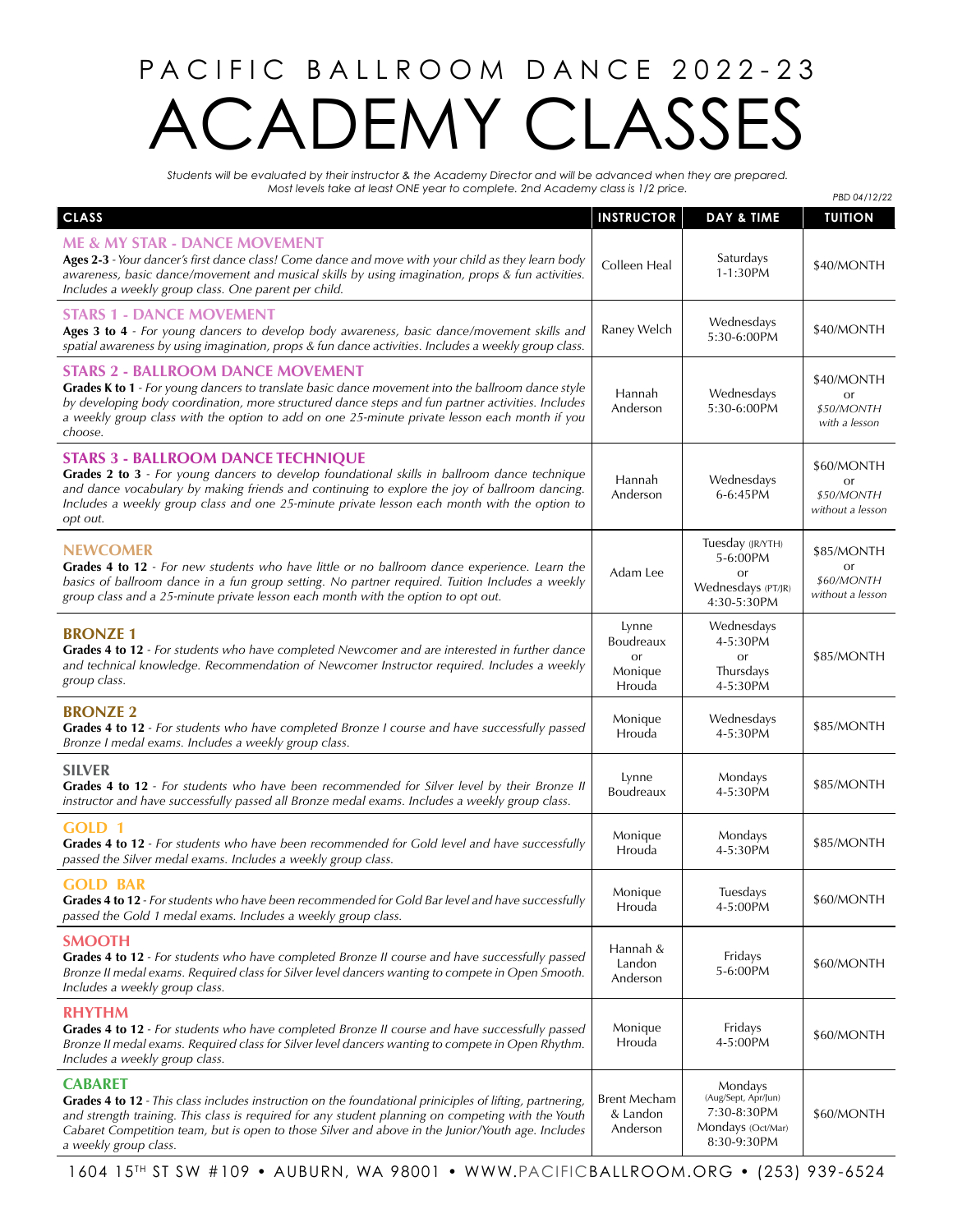## PACIFIC BALLROOM DANCE 2022-23 EXPLORE CLASSES

*PBD 04/12/22*

| <b>CLASS</b>                                                                                                                                                                                 | <b>INSTRUCTOR</b>    | DAY & TIME               | <b>TUITION</b>                |
|----------------------------------------------------------------------------------------------------------------------------------------------------------------------------------------------|----------------------|--------------------------|-------------------------------|
| <b>EXPLORE DANCE</b><br>Explore different styles and skills of dance through contemporary, jazz, hip hop, making<br>choreography, fitness, flexibility, and more. Month-to-month commitment. | Guest<br>Instructors | Fridavs<br>$6 - 7:00$ PM | \$50/MONTH<br>or \$15/DROP-IN |

## PACIFIC BALLROOM DANCE 2022-23 PERFORMING TEAMS

*Full Season: August 2022 to June 2023 (11 Months). Audtions held in June & December. Main performances in Dec, Mar, & June. Additional shows may be added during the season. FAMILY DISCOUNT - 50% off the 3rd Child's team tuition. STARS DISCOUNT - \$10 off when registered for both a Stars 1 or 2 academy class and Stars 1 or 2 performing team.*

| <b>PERFORMING TEAM</b>                                                                              | DIRECTOR(S)                               | <b>DAY &amp; TIME</b>                                              | <b>TUITION</b> | <b>FEES</b>                                                       |
|-----------------------------------------------------------------------------------------------------|-------------------------------------------|--------------------------------------------------------------------|----------------|-------------------------------------------------------------------|
| <b>YOUTH A TEAM - Audition Only</b><br>Academy Class Required<br>Grades 10 to 12                    | Brent & Katie<br>Mecham                   | Mondays 6-7:30PM<br>Tuesdays & Thursdays<br>6-8:00PM               | \$180/Month    | Membership Package<br>\$80/Year                                   |
| YOUTH B TFAM<br>Open Enrollment until Full<br>Academy Class Suggested<br>Grades 10 to 12            | Adam Lee &<br>Erin Briones (Asst)         | Tuesdays & Thursdays<br>6-8:00PM                                   | \$145/Month    | Membership Package<br>\$80/Year                                   |
| <b>JUNIOR A TEAM - Audition Only</b><br>Academy Class Required<br>Grades 7 to 9                     | Heather Bryant<br>& Adam Lee (Asst)       | Mondays & Wednesdays<br>5:30-7:30PM                                | \$145/Month    | Membership Package<br>\$80/Year                                   |
| <b>JUNIOR B TEAM - Audition Only</b><br>Academy Class Suggested<br>Grades 7 to 9                    | Landon Anderson<br>& Raney Welch (Asst)   | Mondays & Wednesdays<br>6-7:30PM                                   | \$96/Month     | Membership Package<br>\$80/Year                                   |
| <b>PRETEEN A TEAM</b> - Audition Only<br>Academy Class Required<br>Grades 4 to 6                    | Raney Welch<br>& Colleen Heal             | Tuesdays & Thursdays<br>4:30-6:00PM                                | \$96/Month     | Membership Package<br>\$80/Year                                   |
| <b>PRETEEN B TEAM</b><br>Open Enrollment until Full<br>Academy Class Suggested<br>Grades 4 to 6     | Erin Briones<br>$&$ (TA)                  | Tuesdays & Thursdays<br>4:45-6:00PM                                | \$75/Month     | Membership Package<br>\$80/Year                                   |
| <b>STARS 3 TEAM</b><br>Open Enrollment until Full<br><b>Academy Class Required</b><br>Grades 2 to 3 | Raney Welch                               | Mondays<br>4:15-5:15PM                                             | \$60/Month     | Membership Package<br>\$40/Fall Semester,<br>\$40/Spring Semester |
| <b>STARS 2 TEAM</b><br>Open Enrollment until Full<br>Academy Class Suggested<br>Grades K to 1       | Colleen Heal<br>$\alpha$ r<br>Raney Welch | Mondays<br>5:30-6:15PM<br><b>or</b><br>Saturdays<br>12:45-1:30PM   | \$50/Month     | Membership Package<br>\$40/Fall Semester,<br>\$40/Spring Semester |
| <b>STARS 1 TEAM</b><br>Open Enrollment until Full<br>Academy Class Suggested<br>Ages 3 to 4         | Raney Welch                               | Mondays<br>5:30-6:00PM<br>$\alpha$ r<br>Saturdays<br>12:15-12:45PM | \$40/Month     | Membership Package<br>\$40/Fall Semester,<br>\$40/Spring Semester |